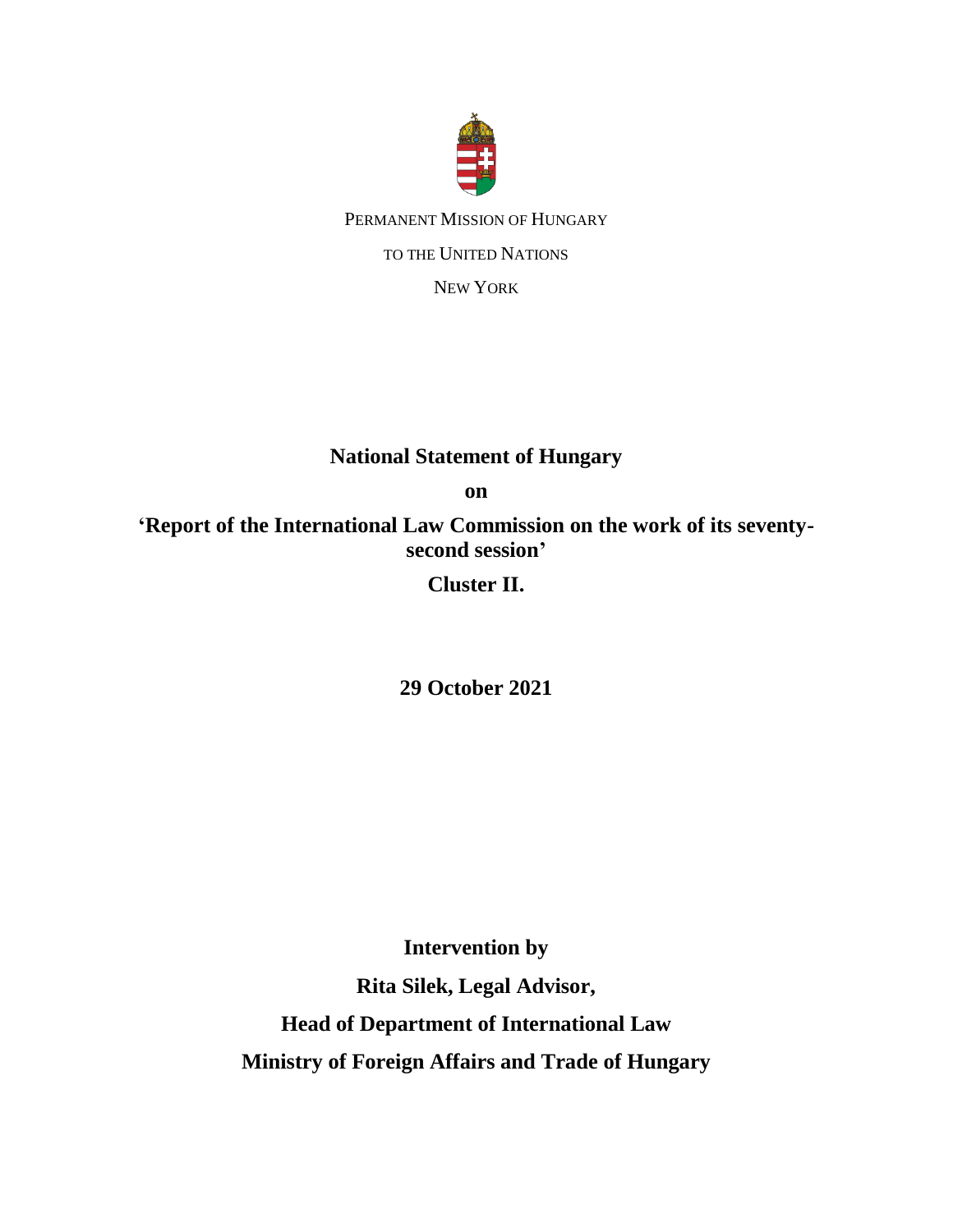## Madam Chair,

Hungary aligns itself with the statement delivered by the European Union. Now I would like to make some remarks in our national capacity.

Turning first to the topic of **Immunity of state officials from foreign criminal jurisdiction**, let me start by expressing Hungary's appreciation to Special Rapporteur Concepción Escobar Hernández for her excellent work and to the Commission for the progress it made at the last session.

## Madam Chair,

The complex relationship between international crimes and sovereign immunities poses a great challenge to international legal order. We need to strike a balance between the sovereign equality of States and the interest of the international community in preventing and punishing the most serious crimes under international law. The fundamental principle of sovereignty in international law means that the courts of one State shall not have jurisdiction over the acts of another State. Therefore, we welcome the provisional adoption of **draft article 10**, which sets out the procedural requirements for the invocation of immunity.

Hungary supports the proposed **draft article 17** in the eighth report of the Special Rapporteur, submitted to the Commission, which aims at creating an effective system for the settlement of disputes. This model, while subject to the general rules on dispute settlement in force in contemporary international law, would give States a useful instrument to protect their respective rights and interests. Hungary welcomes the inclusion of the International Court of Justice in the draft article as a potential dispute resolution forum.

We also welcome the addition of a specific time-period for negotiation. However, more clarification might be necessary with regard to cases where it becomes apparent within the 6/12 months period that the negotiations will yield no result, and so the States may turn to judicial or arbitral settlement. We note with appreciation that the possibility of resorting to judicial or arbitral settlement is optional. While Hungary is a firm believer in judicial and arbitral dispute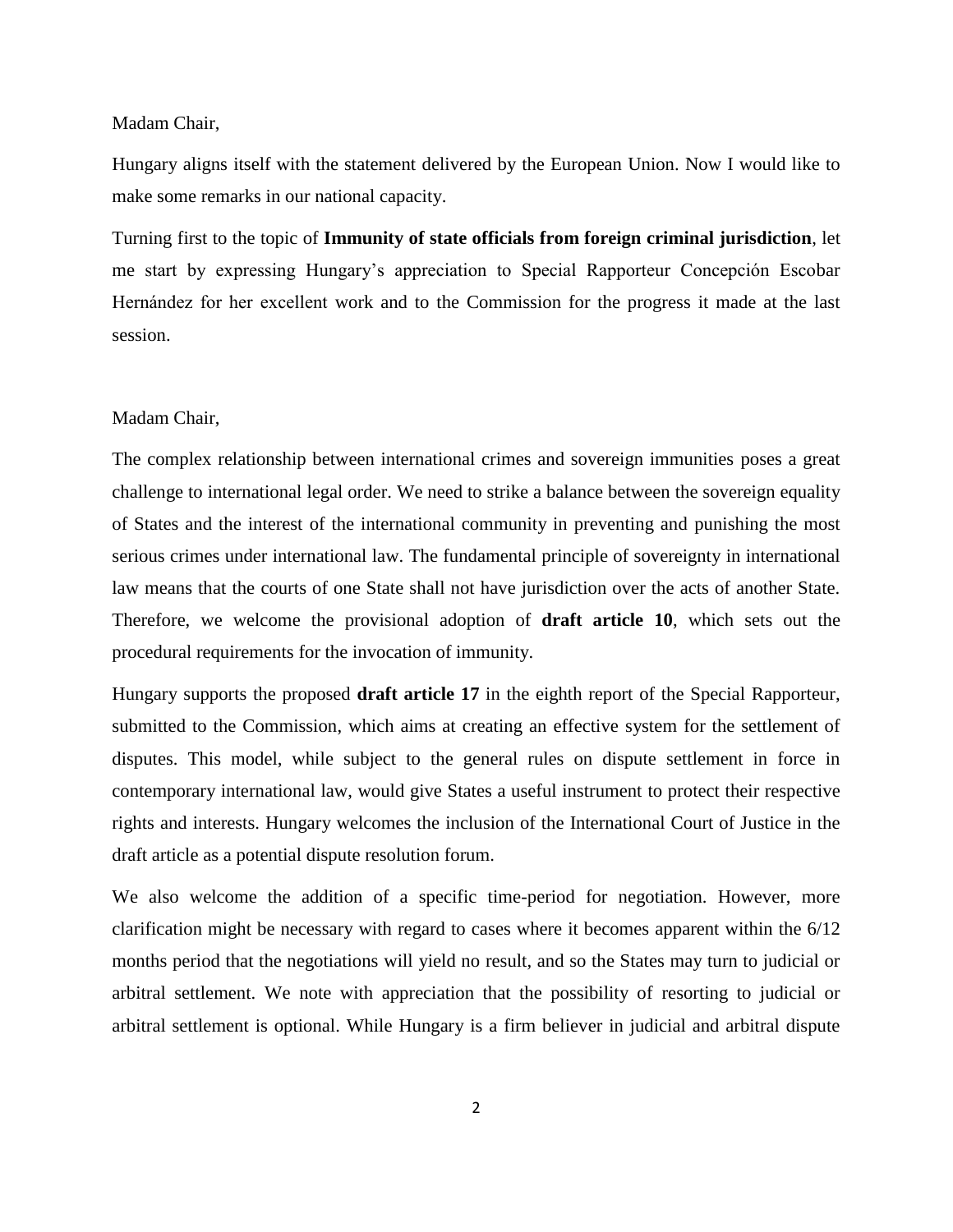settlement, making this a possibility rather than an obligation in the draft articles may have a more encouraging effect for States.

Hungary is of the view that the complex nature of immunities should not diminish the protection of the fundamental interests of the international community. We agree that the rules on immunity should not be considered in isolation, but in their interaction with other norms of international law.

Referring to provisionally adopted **draft article 11**, we believe that the waiver of immunity is a right, not an obligation of the State of the official. As the holder of this right, a State can give consent to the exercise by another State of criminal jurisdiction over one of its officials. Therefore, Hungary welcomes the adoption of paragraph 5, which states that the waiver of immunity is irrevocable. In our view, the text of this paragraph is in line with the general rules of immunity and supports legal certainty.

## Madam Chair,

Addressing now the question of **sea-level rise**, we would like to highlight the importance of climate change adaptation, the way we adjust to the harmful, most of the time irreversible effects of climate change. One of these important effects is sea-level rise, the rate of which depends in a large extent on our policy choices.

A slower rate of sea-level rise might allow better adaptation outcomes, and help us to avoid and mitigate other human crises such as forced migration, human displacement, economic and noneconomic losses and damages.

The main driver of observed sea-level rise during the past decades is most likely anthropogenic, but we are also the ones who can influence it for the better with fast mitigation and robust resilience focused policies and supporting legal framework.

This is why Hungary welcomes the first issues paper of the ILC Study Group on the implications of sea-level rise for the law of the sea, and we express our support to the elaboration of the second paper focusing on statehood and protection of persons.